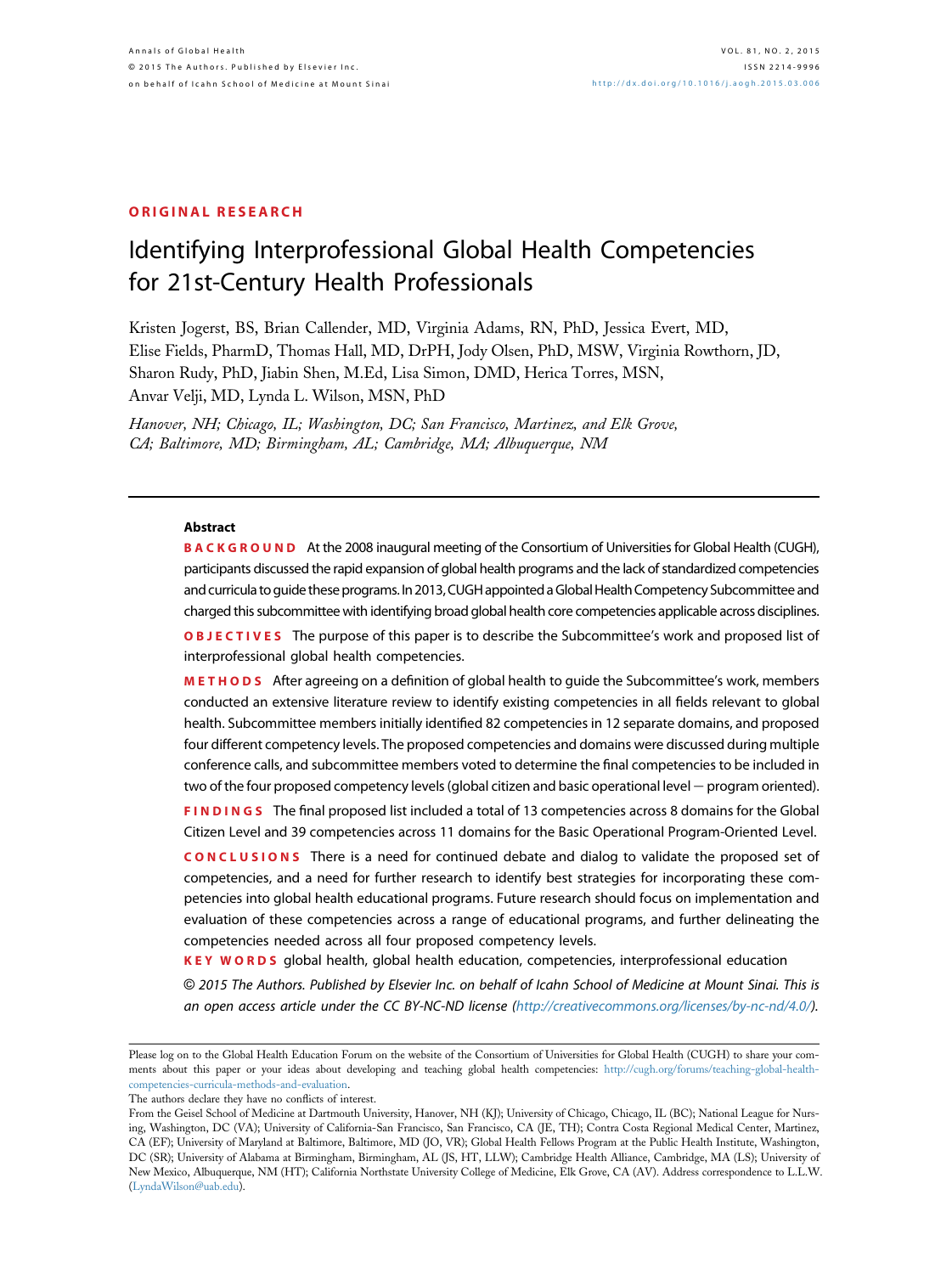240

## INTRODUCTION

The Consortium of Universities for Global Health (CUGH) was formed in 2008 to define the field and discipline of global health, standardize required curricula and competencies for global health, define criteria and conditions for student and faculty exchanges, and promote coordination of projects and initiatives among and between resource-rich universities and less developed nations and their institutions.[1](#page-8-0) At CUGH's 2008 inaugural meeting, participants discussed the rapid expansion of global health programs and the lack of standardized compe-tencies and curricula to guide these programs.<sup>[1](#page-8-0)</sup> During the 2013 CUGH Annual Conference, members of the CUGH Education Committee convened a forum to elicit recommendations for educational programs and activities the committee should focus on to address CUGH's mission and philosophical foundation. Participants from a diverse range of institutions all suggested the need for standardized global health competencies to guide the development of global health curricula and programs. As a result of these recommendations, the chair of the CUGH Education Committee appointed a Global Health Competency Subcommittee, charged with "determining if there exists a need for broad global health core competencies applicable across disciplines, and if so, what those competencies should be. In addition The Subcommittee can provide support as needed in the development of discipline-based core competencies through the publicizing and sharing of existing materials and expertise." Based on this directive, the members of the subcommittee set out to develop core competencies applicable across disciplines.

The aim of this article is to describe the work of the CUGH Global Health Competency Subcommittee members and present the sets of interprofessional global health competencies resulting from its efforts. An ongoing goal of subcommittee members is for the interprofessional competencies to be used to guide a broad spectrum of educational programs and to result in the establishment of global health educational products relevant to all trainees and professionals. These competencies are intended to initiate discussion among diverse disciplines globally regarding the focus of effective global health educational programs for different levels of trainees. Furthermore, they can serve as a platform to develop resources to teach and assess trainees using competency-based approaches. Overall, they can help prepare future trainees from a variety of disciplines to address

complex global health challenges that demand new methods of thought and implementation.

The first step in developing the core global health competencies was to agree on a definition of global health. The term *global health* is relatively new and overlaps with the preexisting fields of international health, public health, and tropical medicine. $2-10$  $2-10$  $2-10$ For the purposes of this project, subcommittee members adopted the definition of global health enunciated by Koplan et al. $10$  Global health refers to "an area for study, research, and practice that places a priority on improving health and achieving equity in health for all people worldwide. Global health emphasizes transnational health issues, determinants, and solutions; involves many disciplines within and beyond the health sciences and promotes interdisciplinary collaboration; and is a synthesis of population-based prevention with individual-level clinical care."<sup>[10](#page-8-0)</sup>

In recent years, there has been dramatic growth in the number of global health programs at both the undergraduate and graduate levels. $11,12$  This growth reflects a number of related trends including greater student awareness and interest in global issues; a demand for educational opportunities to meet this interest; heightened public awareness of the global health agenda, secondary to the HIV/ AIDS epidemic and influenza outbreaks; and expansion of public and private funding for international health initiatives.<sup>12</sup> Some global health programs exist as stand-alone research and education centers to advise trainees drawing from different schools and professions, whereas other programs have been developed by individual academic institutions or departments. Many of these programs offer trainees opportunities to focus on global health as part of a degree program, or "minor area of study," whereas others grant certificates following the completion of a global health concentration embedded within previously established training programs such as medicine residencies.

Educational competencies are used to set assessable standards for knowledge and performance, and are critical to curriculum development, evaluation, and integrity.<sup>[13](#page-8-0)</sup> There have been several initiatives to identify discipline-specific global health competencies for medicine, public health, and nursing, and these competencies provided important guidance for the current project aimed at identifying broader interprofessional global health competencies. $14-19$  $14-19$  As awareness of global health expands, so too does the realization that training and practice must address the complex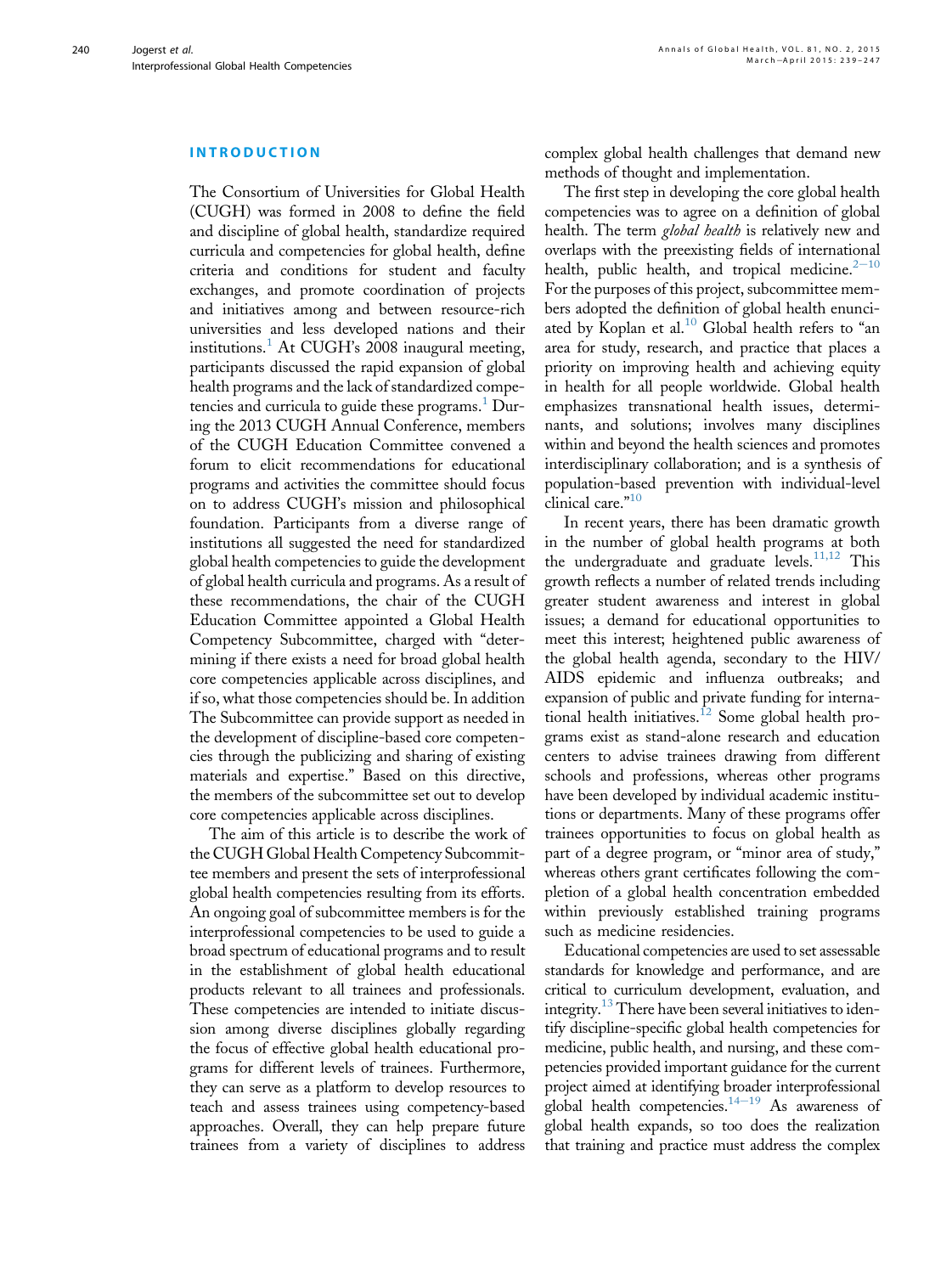interplay between the many factors contributing to the health of individuals and communities. Addressing global health problems requires a broad range of participation from both health-related and non-health professions.[9](#page-8-0) The World Health Organization stressed the importance of interprofessional collaboration in a 2006 report that encouraged stakeholders in global health endeavors to "work together through inclusive alliances and networks-local, national, and global—across health problems, professions, disciplines, ministries, sectors, and countries." [20](#page-8-0)

The initiative for the subcommittee stemmed from the understanding that global health is a collaborative, interprofessional field. Global health educators must develop a standardized body of global health content for all global health trainees to ensure a shared knowledge base among future global health practitioners. The Association of Schools of Public Health completed a major step in the development of competency-based global health curricula in 2011 when it published a global health competency model specific to schools of public health.<sup>[15,17](#page-8-0)</sup> Recognizing the need for further interprofessional collaboration to improve global health education, the Center for Global Education Initiatives at the University of Maryland, in Baltimore, invited global health experts representing diverse disciplines to confer during a roundtable meeting in October 2013. The goal of the meeting was to begin development of an interprofessional domain of team and communication competencies for global health students. $^{21}$  $^{21}$  $^{21}$  The coordinators of that initiative subsequently joined the CUGH Global Health Competency Subcommittee. The work of the subcommittee builds on the models presented here and includes other discipline-specific competencies to provide a comprehensive competency framework. This framework can be used by training programs at different levels and for diverse groups of students to prepare future global citizens and global health practitioners.

# METHODS

The subcommittee's project timeline was divided into 4 phases occurring between April 2013 and April 2014. The first phase consisted of a comprehensive review of literature, Web pages, and contacts with professionals in the global health field. Subcommittee members used a variety of databases and search engines including CINAHL, Scopus, EBS-COhost, Psychinfo, PubMed, OVID, Google Scholar, Google, and Yahoo to search for literature on global health competencies. Subcommittee

Accreditation Council for Graduate Medical Education American Academy of Family Physicians American Academy of Pediatrics American Association of Colleges of Nursing American Congress of Obstetricians and Gynecologists American Association of Oral-Maxillofacial Surgeons American College of Physicians American College of Surgeons American Dental Association American Medical Association American Medical Student Association American Psychology Association Association of American Medical Colleges Association of Schools of Public Health Consortium of Universities for Global Health International Academy of Physician Associate Educators International Council of Nurses International Federation of Gynecologists and Obstetricians International Pharmaceutical Federation International Union of Psychological Science Liaison Committee on Medical Education Movement for Global Mental Health National League for Nursing One Health Initiative Sigma Theta Tau, International Nursing Honor Society Society for Medical Anthropology World Federation of Occupational Therapists World Confederation for Physical Therapy World Dental Federation World Health Organization Figure 1. List of Professional Society and Professional Organization Webpages

members searched within the fields of medicine, nursing, public health, nutrition, engineering, health economics, anthropology, psychology, mental health, pharmacy, oral health/dentistry, physical therapy, occupational therapy, and physician assistants. Subcommittee members also reached out to members of the global health and academic communities to determine whether other global health competencies existed. They also reviewed Web pages from a number of professional societies and health organizations for relevant global health education materials listed in Figure 1.

Reviewed.

For the second phase of the project, subcommittee members recommended core competencies from the literature to include in a final list of interprofessional competencies. In all, 82 competencies, along with their respective sources, were identified and proposed. Following multiple conference calls and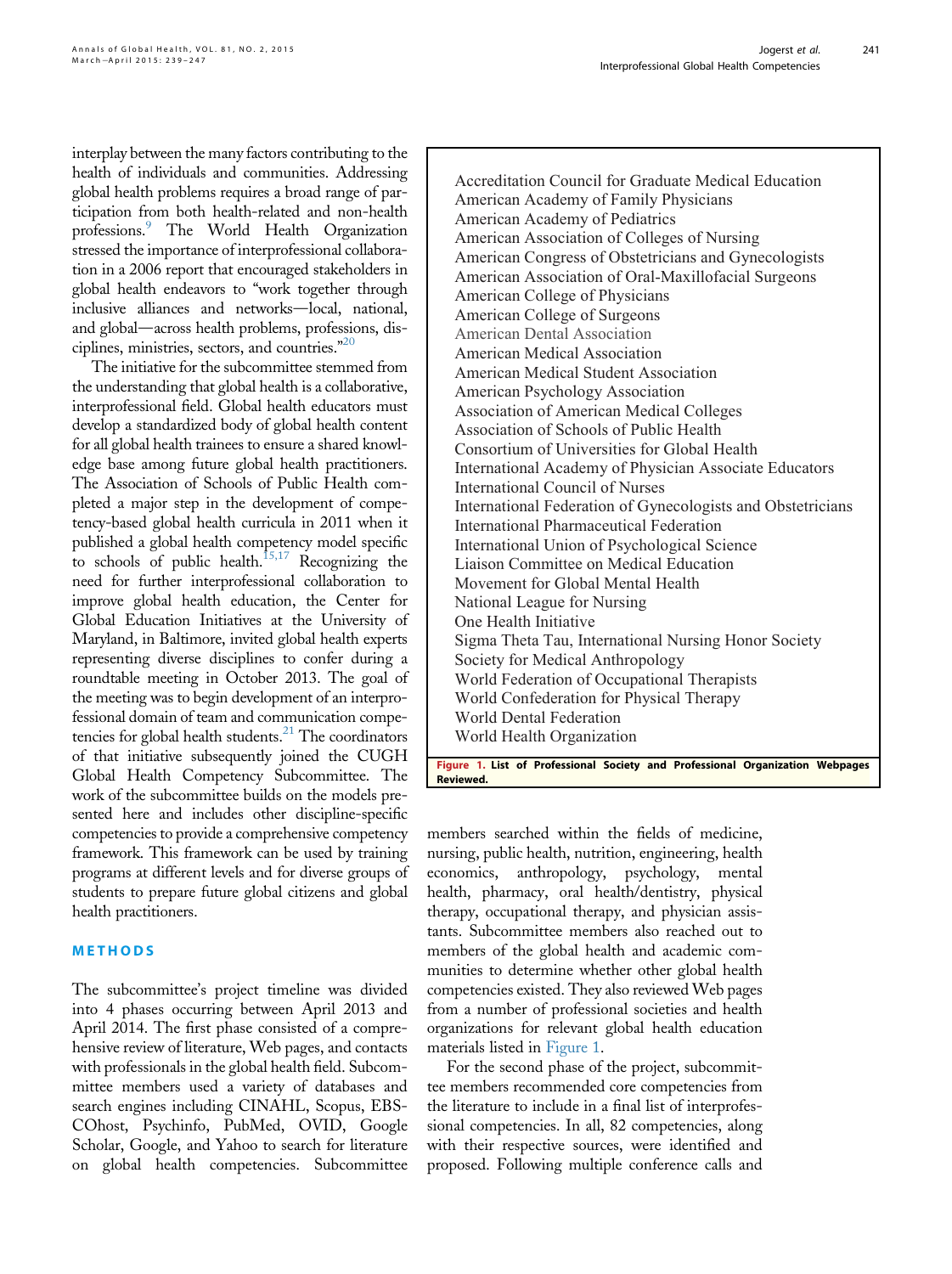#### **Level I: Global Citizen Level**

Competency sets required of all post-secondary students pursuing any field with bearing on global health.

#### **Level II: Exploratory Level**

Competency sets required of students who are at an exploratory stage considering future professional pursuits in global health or preparing for a global health field experience working with individuals from diverse cultures and/or socioeconomic groups.

#### **Level III: Basic Operational Level**

Competency sets required of students aiming to spend a moderate amount of time, but not necessarily an entire career, working in the field of global health.

Two sub-categories exist in Level III:

**Practitioner-Oriented Operational Level**: Competency sets required of students: 1) practicing discipline-specific skills associated with the direct application of clinical and clinically-related skills acquired in professional training in one of the traditional health disciplines; and 2) applying discipline-specific skills to global health-relevant work from fields that are outside of the traditional health disciplines (e.g., law, economics, environmental sciences, engineering, anthropology, and others).

**Program-Oriented Operational Level**: Competency sets required of students within the Basic Operational Level in the realm of global health program development, planning, coordination, implementation, training, evaluation, or policy.

## **Level IV: Advanced Level**

Competency sets required of students whose engagement with global health will be significant and sustained. These competencies can be framed to be more discipline-specific or tailored to the job or capacity in which one is working. This level encompasses a range of study programs, from a masters level degree program, up to a doctoral degree with a global health-relevant concentration. Students enrolling in these programs are usually committed to a career in global health-related activities.

#### Figure 2. Four Proposed Levels of Global Health Competency.

electronic communications, these competencies were categorized into 12 domains and further categorized as interprofessional or discipline-specific (this initial list of domains and competencies is available on request from the corresponding author).

When discussing the initial list, it became apparent that there was a need to distinguish between levels of competency to reflect differences in the educational and professional goals of trainees. The third phase of this effort involved identifying four proposed competency levels. Subcommittee members proposed 4 levels of global health competency that are applicable across disciplines (Fig. 2).

Subcommittee members decided to categorize the 82 competencies for 2 of the 4 competency levels—the global citizen level and the programoriented basic operational level. These levels of competency were the focus of the subcommittee for 2 reasons. First, these levels are amenable to interprofessional competency development because they transcend any single discipline. The practitioneroriented basic operational level and the advanced level inherently require discipline-specific competency sets. Second, the exploratory level is akin to a level of competency necessary before a global health field experience. Existing efforts to delineate predeparture training and related competency development have laid a strong foundation for this level in the literature.<sup>[22,23](#page-8-0)</sup>

This fourth and final phase of the Identifying Interprofessional Global Health Competencies project consisted of allocating the 82 competencies by level for global citizen and the program-oriented basic operational levels. Eleven members of the subcommittee scored each competency as a 1 for yes, include the competency for the given level, or 0 for no, do not include the competency for the given level. Additional comments regarding specific competencies and their placement within the 2 categories were proposed throughout the competency scoring. Comments and suggestions were addressed on regular conference calls, promoting discussion and consensus within the subcommittee. These discussions resulted in similar competencies and domains being collapsed to improve clarity and limit redundancy. Competencies with "yes" votes by 8 or more subcommittee members were included in the final list. Competencies with 6 to 7 "yes" votes were discussed further, and decisions regarding inclusion into the final list were confirmed by verbal consensus. Competencies without a majority vote or verbal consensus were excluded from the final list.

## RESULTS

The final list [\(Table 1](#page-4-0)) included 13 competencies across 8 domains for the global citizen level and 39 competencies across 11 domains for the programoriented basic operational level. The 8 domains for global citizen are: global burden of disease; globalization of health and health care; social and environmental determinants of health; collaboration, partnering, and communication; ethics; professional practice; health equity and social justice; and sociocultural and political awareness. In addition to the 8 domains listed for the global citizen level, the program-oriented basic operational level included the following 3 domains: capacity strengthening, program management, and strategic analysis. Each competency was categorized as knowledge, an attitude and/or a skill according to Bloom's Taxonomy for educational objectives. $25,26$  [Table 1](#page-4-0) illustrates the final proposed list of competencies, organized into common domains, with citations to the references used for developing each of the competencies. The competencies' proposed domains are also defined within [Table 1.](#page-4-0) Seven of the domains were adapted directly from the work of the Association of Schools of Public Health, $^{15}$  and 3 were adapted from work to develop global health competencies for medical and nursing students.[14,18](#page-8-0) The adaptation of the work of these groups reflects the subcommittee's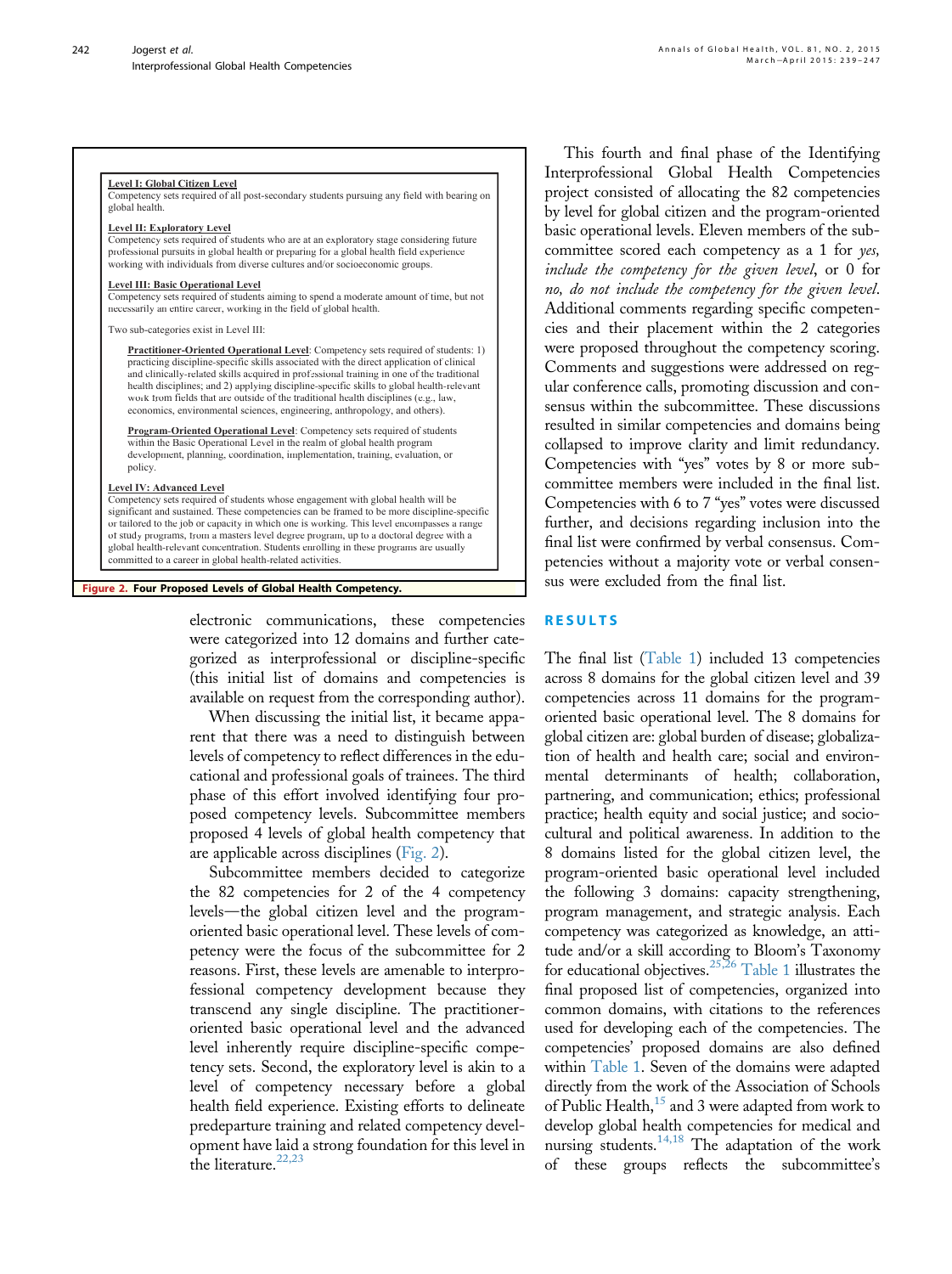٦

<span id="page-4-0"></span>

| Table 1. List of Competencies Categorized into 8 Domains for Global Citizen and 11 Domains Basic Operational Program-Oriented<br>Levels                                                |                                 |                   |                                              |  |  |
|----------------------------------------------------------------------------------------------------------------------------------------------------------------------------------------|---------------------------------|-------------------|----------------------------------------------|--|--|
|                                                                                                                                                                                        | Knowledge (K),<br>Attitude (A), | Global<br>Citizen | <b>Basic Operational</b><br>Program-Oriented |  |  |
| Domains and Competencies                                                                                                                                                               | Skill (S)                       | Level             | Level                                        |  |  |
| DOMAIN: 1. Global Burden of Disease.                                                                                                                                                   |                                 |                   |                                              |  |  |
| Encompasses basic understandings of major causes of morbidity and mortality and their                                                                                                  |                                 |                   |                                              |  |  |
| variations between high-, middle- and low-income regions, and with major public health<br>efforts to reduce health disparities globally. <sup>16,20</sup>                              |                                 |                   |                                              |  |  |
| 1a. Describe the major causes of morbidity and mortality around the world, and how the                                                                                                 | К                               | X                 | X                                            |  |  |
| risk for disease varies with regions. <sup>16,20</sup>                                                                                                                                 |                                 |                   |                                              |  |  |
| 1b. Describe major public health efforts to reduce disparities in global health (such as                                                                                               | K                               | X                 | X                                            |  |  |
| Millennium Development Goals and Global Fund to Fight AIDS, TB, and Malaria). <sup>16,20</sup>                                                                                         |                                 |                   |                                              |  |  |
| 1c. Validate the health status of populations using available data (e.g., public health                                                                                                | K, S                            |                   | X                                            |  |  |
| surveillance data, vital statistics, registries, surveys, electronic health records, and health                                                                                        |                                 |                   |                                              |  |  |
| plan claims data). <sup>24</sup>                                                                                                                                                       |                                 |                   |                                              |  |  |
| DOMAIN: 2. Globalization of Health and Health Care.                                                                                                                                    |                                 |                   |                                              |  |  |
| Focuses on understanding how globalization affects health, health systems, and the                                                                                                     |                                 |                   |                                              |  |  |
| delivery of health care. <sup>16,20</sup>                                                                                                                                              |                                 |                   |                                              |  |  |
| 2a. Describe different national models or health systems for provision of health care and<br>their respective effects on health and health care expenditure. <sup>16,20</sup>          | К                               |                   | Χ                                            |  |  |
| 2b. Describe how global trends in health care practice, commerce and culture, multi-                                                                                                   | К                               |                   | Χ                                            |  |  |
| national agreements, and multinational organizations contribute to the quality and                                                                                                     |                                 |                   |                                              |  |  |
| availability of health and health care locally and internationally. <sup>16,20</sup>                                                                                                   |                                 |                   |                                              |  |  |
| 2c. Describe how travel and trade contribute to the spread of communicable and                                                                                                         | κ                               | X                 | X                                            |  |  |
| chronic diseases. <sup>16,20</sup>                                                                                                                                                     |                                 |                   |                                              |  |  |
| 2d. Describe general trends and influences in the global availability and movement of                                                                                                  | К                               |                   | X                                            |  |  |
| health care workers. <sup>16,20</sup>                                                                                                                                                  |                                 |                   |                                              |  |  |
| DOMAIN: 3. Social and Environmental Determinants of Health.                                                                                                                            |                                 |                   |                                              |  |  |
| Focuses on an understanding that social, economic, and environmental factors are                                                                                                       |                                 |                   |                                              |  |  |
| important determinants of health, and that health is more than the absence of disease. <sup>16,20</sup>                                                                                | K                               |                   |                                              |  |  |
| 3a. Describe how cultural context influences perceptions of health and disease. <sup>16,20</sup><br>3b. List major social and economic determinants of health and their effects on the | К                               | X<br>X            | X<br>X                                       |  |  |
| access to and quality of health services and on differences in morbidity and mortality                                                                                                 |                                 |                   |                                              |  |  |
| between and within countries. <sup>16,20</sup>                                                                                                                                         |                                 |                   |                                              |  |  |
| 3c. Describe the relationship between access to and quality of water, sanitation, food,                                                                                                | К                               | X                 | X                                            |  |  |
| and air on individual and population health. <sup>16,20</sup>                                                                                                                          |                                 |                   |                                              |  |  |
| DOMAIN: 4. Capacity Strengthening.                                                                                                                                                     |                                 |                   |                                              |  |  |
| "Capacity strengthening is sharing knowledge, skills, and resources for enhancing global                                                                                               |                                 |                   |                                              |  |  |
| public health programs, infrastructure, and workforce to address current and future global                                                                                             |                                 |                   |                                              |  |  |
| public health needs." <sup>17</sup>                                                                                                                                                    |                                 |                   |                                              |  |  |
| 4a. Collaborate with a host or partner organization to assess the organization's opera-<br>tional capacity. <sup>17</sup>                                                              | S                               |                   | X                                            |  |  |
| 4b. Cocreate strategies with the community to strengthen community capabilities, and                                                                                                   | K, S                            |                   | X                                            |  |  |
| contribute to reduction in health disparities and improvement of community health. <sup>17</sup>                                                                                       |                                 |                   |                                              |  |  |
| 4c. Integrate community assets and resources to improve the health of individuals and                                                                                                  | K, S                            |                   | X                                            |  |  |
| populations. <sup>24</sup>                                                                                                                                                             |                                 |                   |                                              |  |  |
| 4d. Identify methods for assuring program sustainability. (Proposed by members of the                                                                                                  | K, S                            |                   | X                                            |  |  |
| CUGH Global Health Competency Subcommittee.)                                                                                                                                           |                                 |                   |                                              |  |  |
| DOMAIN: 5. Collaboration, Partnering, and Communication.                                                                                                                               |                                 |                   |                                              |  |  |
| "Collaborating and partnering is the ability to select, recruit, and work with a diverse range                                                                                         |                                 |                   |                                              |  |  |
| of global health stakeholders to advance research, policy, and practice goals, and to foster                                                                                           |                                 |                   |                                              |  |  |
| open dialogue and effective communication" with partners and within a team. <sup>17</sup><br>5a. Include representatives of diverse constituencies in community partnerships and       | S                               |                   | Χ                                            |  |  |
| foster interactive learning with these partners. <sup>17</sup>                                                                                                                         |                                 |                   |                                              |  |  |
|                                                                                                                                                                                        |                                 |                   | (continued on next page)                     |  |  |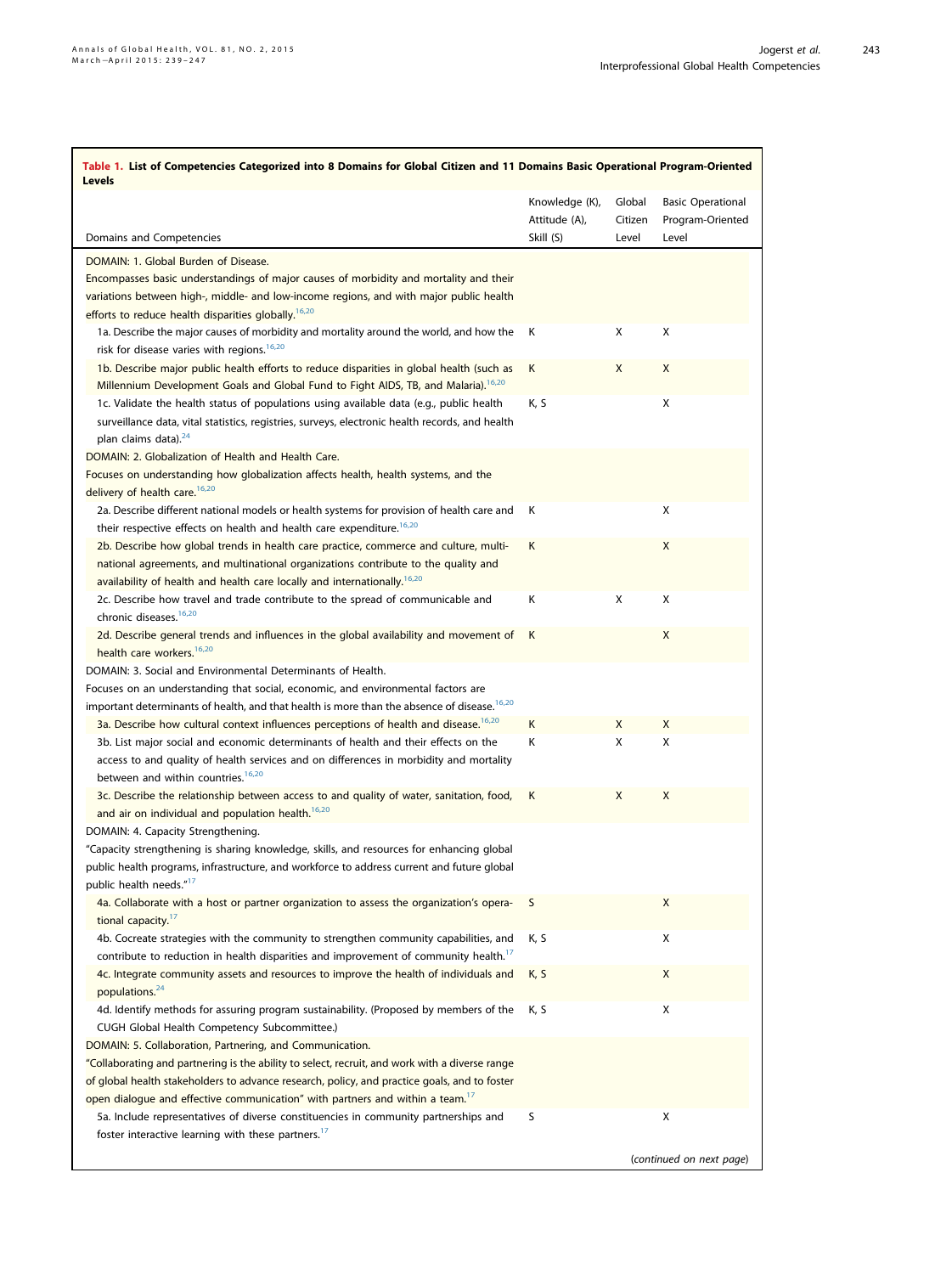| <b>Table 1. continued</b>                                                                                                                                                                                                                                                                                                        |                                 |                   |                                              |
|----------------------------------------------------------------------------------------------------------------------------------------------------------------------------------------------------------------------------------------------------------------------------------------------------------------------------------|---------------------------------|-------------------|----------------------------------------------|
|                                                                                                                                                                                                                                                                                                                                  | Knowledge (K),<br>Attitude (A), | Global<br>Citizen | <b>Basic Operational</b><br>Program-Oriented |
| Domains and Competencies                                                                                                                                                                                                                                                                                                         | Skill (S)                       | Level             | Level                                        |
| 5b. Demonstrate diplomacy and build trust with community partners. <sup>17</sup><br>5c. Communicate joint lessons learned to community partners and global<br>constituencies. <sup>17</sup>                                                                                                                                      | Α<br>S                          |                   | X<br>X                                       |
| 5d. Exhibit interprofessional values and communication skills that demonstrate respect<br>for, and awareness of, the unique cultures, values, roles/responsibilities and expertise<br>represented by other professionals and groups that work in global health. <sup>17,29</sup>                                                 | S                               | X                 | X                                            |
| 5e. Acknowledge one's limitations in skills, knowledge, and abilities. <sup>29</sup>                                                                                                                                                                                                                                             | S, A                            | Χ                 | X                                            |
| 5f. Apply leadership practices that support collaborative practice and team<br>effectiveness. <sup>30</sup>                                                                                                                                                                                                                      | S, A                            |                   | X                                            |
| DOMAIN: 6. Ethics.                                                                                                                                                                                                                                                                                                               |                                 |                   |                                              |
| Encompasses the application of basic principles of ethics to global health issues and settings. <sup>17</sup>                                                                                                                                                                                                                    |                                 |                   |                                              |
| 6a. Demonstrate an understanding of and an ability to resolve common ethical issues<br>and challenges that arise when working within diverse economic, political, and cultural<br>contexts as well as when working with vulnerable populations and in low-resource<br>settings to address global health issues. <sup>16,24</sup> | K, S, A                         | X                 | X                                            |
| 6b. Demonstrate an awareness of local and national codes of ethics relevant to one's<br>working environment. <sup>31</sup>                                                                                                                                                                                                       | Κ                               |                   | X                                            |
| 6c. Apply the fundamental principles of international standards for the protection of                                                                                                                                                                                                                                            | K, S                            |                   | X                                            |
| human subjects in diverse cultural settings. <sup>17</sup>                                                                                                                                                                                                                                                                       |                                 |                   |                                              |
| DOMAIN: 7: Professional Practice.                                                                                                                                                                                                                                                                                                |                                 |                   |                                              |
| Refers to activities related to the specific profession or discipline of the global health                                                                                                                                                                                                                                       |                                 |                   |                                              |
| practitioner. (Domain definition proposed by members of the CUGH Global Health Com-<br>petency Subcommittee.)                                                                                                                                                                                                                    |                                 |                   |                                              |
| 7a. Demonstrate integrity, regard, and respect for others in all aspects of professional<br>practice. <sup>17,29,32</sup>                                                                                                                                                                                                        | S, A                            |                   | X                                            |
| 7b. Articulate barriers to health and health care in low-resource settings locally and<br>internationally. <sup>16,20</sup>                                                                                                                                                                                                      | K, S                            | X                 | X                                            |
| 7c. Demonstrate the ability to adapt clinical or discipline-specific skills and practice in a<br>resource-constrained setting. <sup>16,20</sup>                                                                                                                                                                                  | S, A                            |                   | X                                            |
| DOMAIN: 8. Health Equity and Social Justice. "Health equity and social justice is the                                                                                                                                                                                                                                            |                                 |                   |                                              |
| framework for analyzing strategies to address health disparities across socially, demo-<br>graphically, or geographically defined populations."17                                                                                                                                                                                |                                 |                   |                                              |
| 8a. Apply social justice and human rights principles in addressing global health<br>problems. <sup>17</sup>                                                                                                                                                                                                                      | K, S                            |                   | X                                            |
| 8b. Implement strategies to engage marginalized and vulnerable populations in making<br>decisions that affect their health and well-being. <sup>17</sup>                                                                                                                                                                         | K, S                            |                   | X                                            |
| 8c. Demonstrate a basic understanding of the relationships between health, human<br>rights, and global inequities. <sup>16,20</sup>                                                                                                                                                                                              | Κ                               | X                 | X                                            |
| 8d. Describe role of WHO in linking health and human rights, the Universal Declaration                                                                                                                                                                                                                                           | Κ                               |                   | X                                            |
| of Human Rights, International Ethical Guidelines for Biomedical Research Involving<br>Human Subjects. <sup>16,20</sup>                                                                                                                                                                                                          |                                 |                   |                                              |
| 8e. Demonstrate a commitment to social responsibility. <sup>18</sup>                                                                                                                                                                                                                                                             | A                               | X                 | X                                            |
| 8f. Develop understanding and awareness of the health care workforce crisis in the<br>developing world, the factors that contribute to this, and strategies to address this<br>problem. <sup>33</sup>                                                                                                                            | K                               |                   | X                                            |
| DOMAIN: 9. Program Management.                                                                                                                                                                                                                                                                                                   |                                 |                   |                                              |
| "Program management is ability to design, implement, and evaluate global health pro-                                                                                                                                                                                                                                             |                                 |                   |                                              |
| grams to maximize contributions to effective policy, enhanced practice, and improved and                                                                                                                                                                                                                                         |                                 |                   |                                              |
| sustainable health outcomes." <sup>17</sup>                                                                                                                                                                                                                                                                                      |                                 |                   |                                              |
|                                                                                                                                                                                                                                                                                                                                  |                                 |                   | (continued on next page)                     |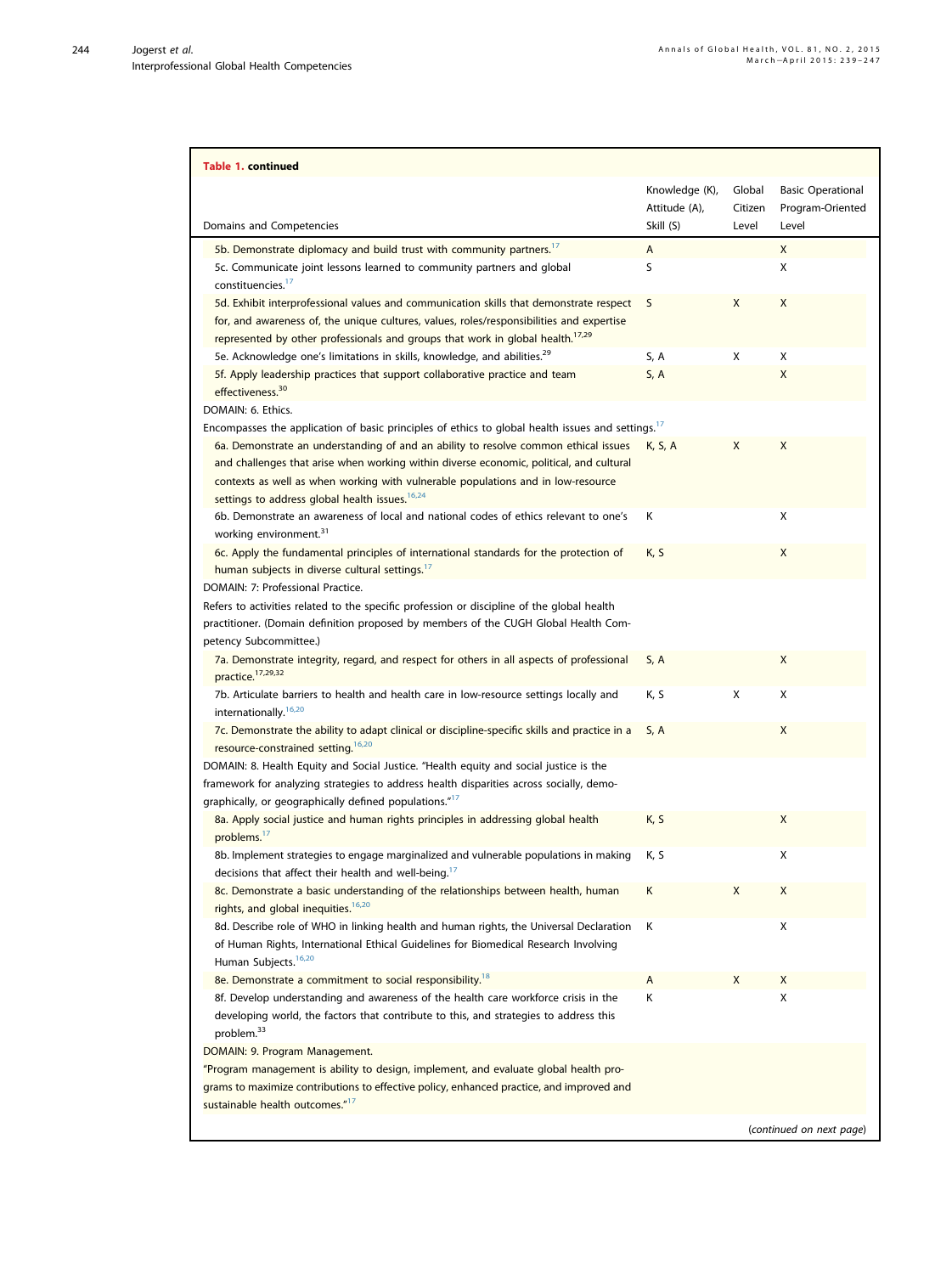| <b>Table 1. continued</b>                                                                                                               |                                              |                            |                                                       |
|-----------------------------------------------------------------------------------------------------------------------------------------|----------------------------------------------|----------------------------|-------------------------------------------------------|
| Domains and Competencies                                                                                                                | Knowledge (K),<br>Attitude (A),<br>Skill (S) | Global<br>Citizen<br>Level | <b>Basic Operational</b><br>Program-Oriented<br>Level |
| 9a. Plan, implement, and evaluate an evidence-based program. <sup>17</sup>                                                              | K, S                                         |                            | X                                                     |
| 9b. Apply project management techniques throughout program planning, implemen-<br>tation, and evaluation. <sup>17</sup>                 | K, S                                         |                            | $\boldsymbol{\mathsf{X}}$                             |
| DOMAIN: 10. Sociocultural and Political Awareness.                                                                                      |                                              |                            |                                                       |
| "Sociocultural and political awareness is the conceptual basis with which to work effec-                                                |                                              |                            |                                                       |
| tively within diverse cultural settings and across local, regional, national, and international<br>political landscapes." <sup>17</sup> |                                              |                            |                                                       |
| 10a. Describe the roles and relationships of the major entities influencing global health<br>and development. <sup>17</sup>             | K                                            | X                          | $\mathsf{x}$                                          |
| DOMAIN: 11. Strategic Analysis.                                                                                                         |                                              |                            |                                                       |
| "Strategic analysis is the ability to use systems thinking to analyze a diverse range of                                                |                                              |                            |                                                       |
| complex and interrelated factors shaping health trends to formulate programs at the local,                                              |                                              |                            |                                                       |
| national, and international levels." <sup>17</sup>                                                                                      |                                              |                            |                                                       |
| 11a. Identify how demographic and other major factors can influence patterns of                                                         | K                                            |                            | X                                                     |
| morbidity, mortality, and disability in a defined population. <sup>17</sup>                                                             |                                              |                            |                                                       |
| 11b. Conduct a community health needs assessment. <sup>17</sup>                                                                         | S                                            |                            | X                                                     |
| 11c. Conduct a situation analysis across a range of cultural, economic, and health<br>contexts. <sup>17</sup>                           | S                                            |                            | $\mathsf{X}$                                          |
| 11d. Design context-specific health interventions based on situation analysis. <sup>17</sup>                                            | S                                            |                            | X                                                     |
| CUGH, Consortium of Universities for Global Health; WHO, World Health Organization.                                                     |                                              |                            |                                                       |

endorsement of the work completed by these groups to identify overarching domains in which interprofessional global health competencies can be categorized.

# **DISCUSSION**

The competency framework presented here proposed 4 levels of global health competence and inclusive sets of interprofessional competencies for global health practitioners. With the recent rapid growth of global health, many academic departments, universities, or consortia have begun to develop their own global health emphases and educational programs based on faculty expertise, experience, institutional partnerships, and resource availability. However, each has done so without a broad, unifying set of competencies. Subcommittee members understand the challenge of trying to incorporate all of the listed competencies into academic courses and areas of study. Although every competency will not be met by any given global health program, the competency sets are intended to serve as educational guides and will likely need to be achieved by cumulative exposure to global health.

Competencies are often framed in terms of knowledge, skills, or attitudes and represent the goals of the learning process.<sup>[25,26](#page-8-0)</sup> Competency statements describe an expected level of performance as well as

the attributes needed to perform at that level.<sup>[13](#page-8-0)</sup> A list of competencies is not a curriculum by itself; rather the competencies provide a framework to facilitate the process of curriculum development. $^{13}$  $^{13}$  $^{13}$ Once a set of competencies is accepted, institutions must decide how the competencies will be taught and design their own curricula accordingly to achieve those competencies.

As institutions develop their own global health curricula, the focus moving forward in the global health movement should be on interprofessional collaboration. Subcommittee members worked to ensure that all identified competencies are interprofessional, and included a specific team-building competency domain. Subcommittee members hope that this interprofessional approach will encourage global health programs to move toward a cross-discipline problem-solving method of education. This interprofessional approach to competency and curricula development will be necessary to prepare global health trainees to address current global health challenges.

Although this framework offers a novel interdisciplinary approach to competency-based global health education, subcommittee members acknowledge several limitations to this work. One limitation is that the list reflects competencies that have been developed with a focus on North American trainees. There is a need for further work to validate this list in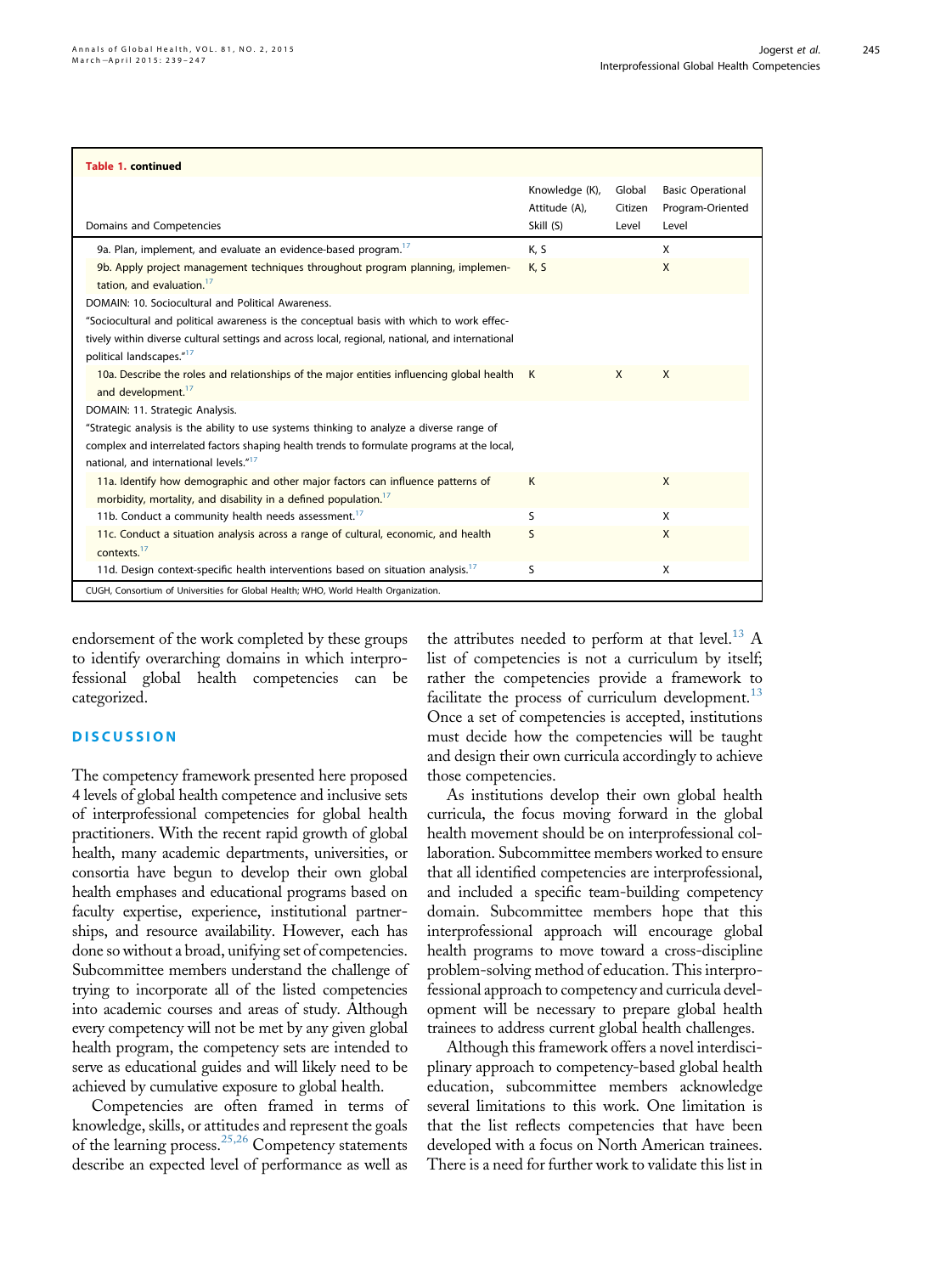other countries. Wilson and colleagues have begun work to identify perspectives of global health competencies needed by undergraduate nursing students by surveying nursing faculty from diverse geographic regions including Latin America, Canada, and Africa.<sup>[18,19,24](#page-8-0)</sup> A similar approach could be used to ask faculty representing diverse disciplines around the world to respond to a survey indicating the extent to which they agree with the competencies proposed here, and inviting them to share ideas about additional competencies or modifications to this list. A second limitation is that although the subcommittee members represented diverse disciplines and conducted a comprehensive literature review to identify global health competencies developed by different professions, there is a need for further work to seek validation from multiple disciplinary perspectives.

Individual institutions and programs in both developed and developing countries must evaluate their own educational assets and focus on the competencies that can most effectively be implemented and measured. Academic leaders should not see the comprehensive list in this paper as the sole determinant they use to identify and implement competencies into their educational programs. Rather, most institutions already have key competencies partially or fully in place. By reviewing and recombining curricular elements, faculty can achieve a significant number of the identified competencies and begin the process of standardizing global health programs.

We recognize that not all competencies are equally important, not all are necessarily the primary responsibility of programs specifically directed at global health trainees, and not all are readily and economically teachable, or amenable to evaluation. Ideally, a competency should not be proposed if it cannot be taught and its attainment evaluated. However, subcommittee members agreed that it might be difficult to evaluate several of the more abstract competencies (e.g., competencies dealing with attitudes). However, these competencies are important to incorporate in global health curricula.

The framework presented here paves the way for academic institutions and consortia to begin specific curricula development. Further global health curricula advancement will occur as individuals and institutions test the efficacy of curricula to teach the specific competencies and share their results through various public and academic platforms. This will give the broader global health education community ongoing opportunities to share their effective curriculum models and outcome measures with one another, and further refine the global health interdisciplinary competency framework.

The emphasis is on providing a general overview of global health at the global citizen level (level I) and of basic program and policy preparation for trainees aspiring to spend part of their careers in global health (level III). Academics seeking assistance in ensuring their programs are effectively preparing students will note that subcommittee members did not address the level II exploratory level competencies because competencies aimed at preparing trainees for initial global health field experiences have already been developed. Because the focus of the Subcommittee was to develop crosscutting interprofessional competencies, subcommittee members did not develop level III discipline-specific competencies. Future work on competencies for level IV, advanced level, must be done in collaboration with other academic and professional experts in a variety of health-related disciplines for future advances in global health education.

Measuring outcomes is a large deterrent to competency implementation but is a necessary part of global health curriculum improvement. Subcommittee members did not focus on curricula development or tools for competency measurement, but instead focused on preparing the competency framework that can be used to guide development of curricula and measures of educational outcomes. There is a need for further work to develop curricula for the different competency levels, to develop and validate tools to assess the outcomes of these curricula, and to evaluate the long-term outcomes of these curricula to ensure that they prepare trainees with transferable knowledge, attitudes, and skills. This long-term assessment, along with competency-based continuing education materials, is necessary to promote lifelong global health learning, so that individuals can thrive in global health, regardless of their career duration.

Subcommittee members recommend ongoing dialogue and discussion of the proposed set of interprofessional competencies through purposeful use of the CUGH website, other technologies, and with diverse groups and disciplines whose contributions will be important to achieve health equity goals globally. CUGH has established a specific website for an interest group focused on Teaching Global Health: Competencies, Curricula, Methods, Evaluation ([http://cugh.](http://cugh.org/forums/teaching-global-health-competencies-curricula-methods-and-evaluation) [org/forums/teaching-global-health-competencies](http://cugh.org/forums/teaching-global-health-competencies-curricula-methods-and-evaluation)[curricula-methods-and-evaluation\)](http://cugh.org/forums/teaching-global-health-competencies-curricula-methods-and-evaluation). This website will provide opportunities for discussion forums to share comments about the competencies proposed here, and also for participating in next steps such as identifying resources and strategies for teaching and evaluating each of the proposed competencies. Future research should focus on implementation and evaluation of